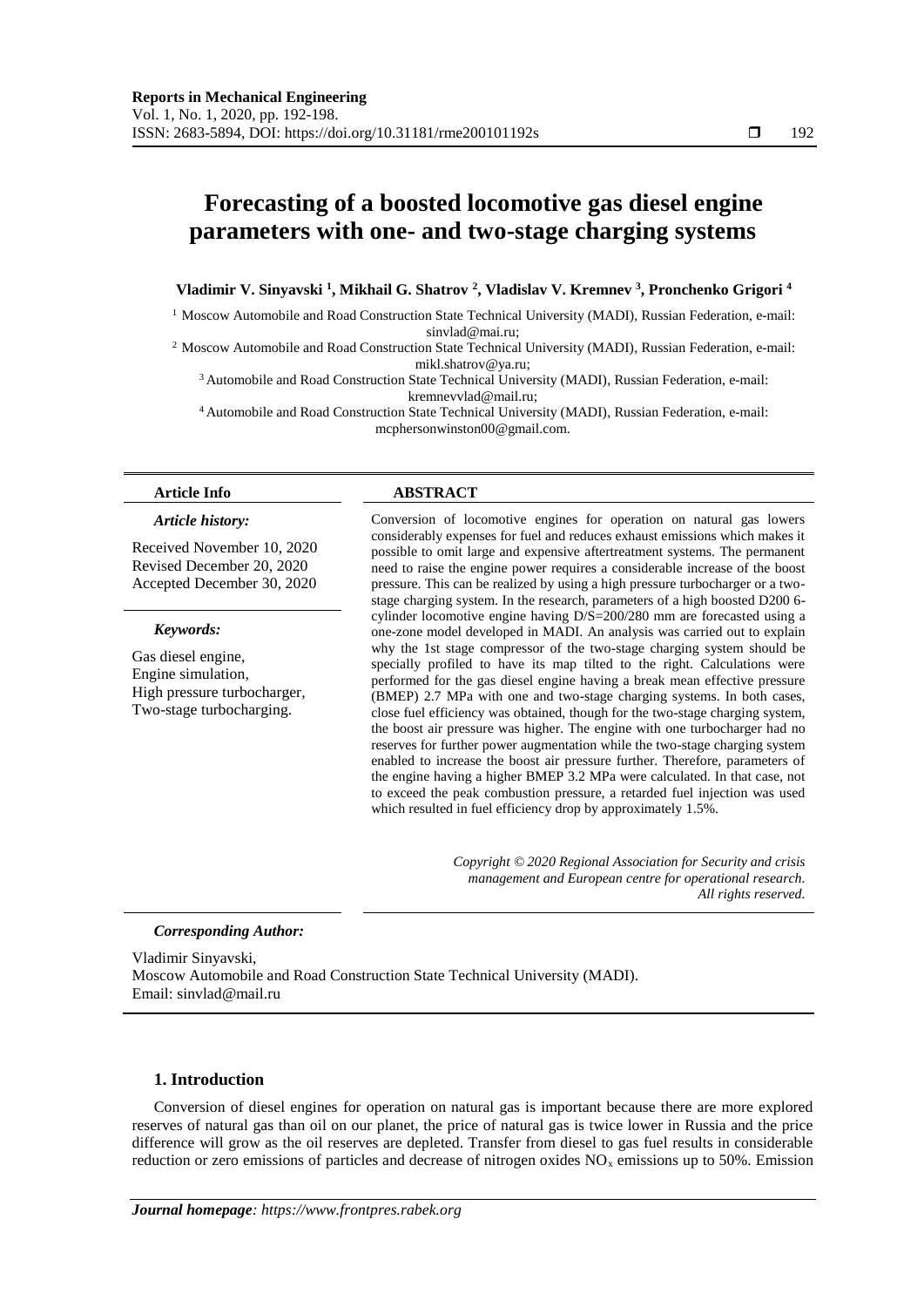of carbon dioxide CO<sup>2</sup> decreases by 15% due to lower content of carbon in methane and may be lowered by additional 15% because methane has approximately 15% higher caloric efficiency than diesel fuel. Saving expenses for fuel for locomotive engines fed by natural gas is especially high because, in contrast to automobile transport, locomotives often operate 24 hours a day seven days a week.

High boosting of locomotive engines is a relevant issue because the space in the engine compartment and load of the locomotive carriage are limited while the requirements for power are growing permanently. In addition, high boosting improves engine fuel efficiency due to its mechanical efficiency growth.

High boosting of engines requires high charging pressure. Today, more and more diesel and gas diesel engines use Miller cycle, first of all, to comply with stringent emissions standards because it reduces  $NO<sub>x</sub>$ emissions up to 50%. As the Miller cycled is realized by the early closure of the intake valve, the filling efficiency of the engine decreases and therefore, charging systems with high boost pressure are required for engines with Miller cycle even if they have not very high power augmentation.

Different methods of organization of the working process of locomotive engines fed with natural gas were analyzed in detail in (Shatrov et al., 2018). It was demonstrated that a gas diesel cycle with the minimal portion of igniting diesel fuel has many advantages over a spark ignition gas engine cycle for locomotive engines mainly because it is not sensitive to knock origination and therefore can be used on highly boosted engines with large cylinder size.

Highly boosted diesel and gas diesel engines require advanced diesel fuel supply systems. As the air density in the cylinder increases, the fuel supply systems should ensure higher injection pressure, injection rate front shape control to decrease  $NO<sub>x</sub>$  emissions and one should take into account fuel pressure oscillations in the high pressure line having a considerable impact on the fuel injection process in case of a high fuel injection pressure and multistage injection (Shatrov et al., 2020).

Maximum values of the brake mean effective pressure of medium speed diesel and gas diesel engines including locomotive engines which are in development in Russia and abroad attain 2.7-2.8 MPa. This requires the use of charging systems ensuring the compressor pressure ratio of 5.5 and higher. Reaching such a high pressure ratio in a conventionally compressor results in a drop of efficiency and overheating of the compressor wheel which needs more expensive materials. The scheme of a two-stage charging system is presented in Figure 1.



Figure 1. Two-stage charging system with a two-stage compressed air intercooling

The ABB Turbosystems Company manufactures high pressure turbochargers with pressure ratio in the range of 5.5….6.5. The compressors have high thermal loads and their wheels are cooled by the charging air from the intercooler after reaching the pressure ratio of about 4.0. Production of these turbochargers requires the use of high-precision manufacturing equipment, advanced materials and technologies. Such turbochargers make high requirements for operation conditions and service level. It may cause problems in Russia, where the temperature varies from -50 to +50 Celsius and locomotives often work in remote regions. A high pressure turbocharger was developed by the Penzadieselmash company. It has one axial and one radial flow wheels, can reach a high compression ratio 5.5, has a pretty simple design and ordinary technology can be used for its manufacturing (Shatrov et al., 2015).

On the other hand, it is possible to get the required pressure ratio of 5.5 and higher in two-stage turbocharging systems using ordinary turbochargers having the pressure ratio of 2.5-3.5. Such turbochargers have been long manufactured in Russia and they have proven high durability in the most different operating

*Forecasting of a boosted locomotive gas diesel engine parameters with one- and two-stage charging systems(Vladimir V. Sinyavski)*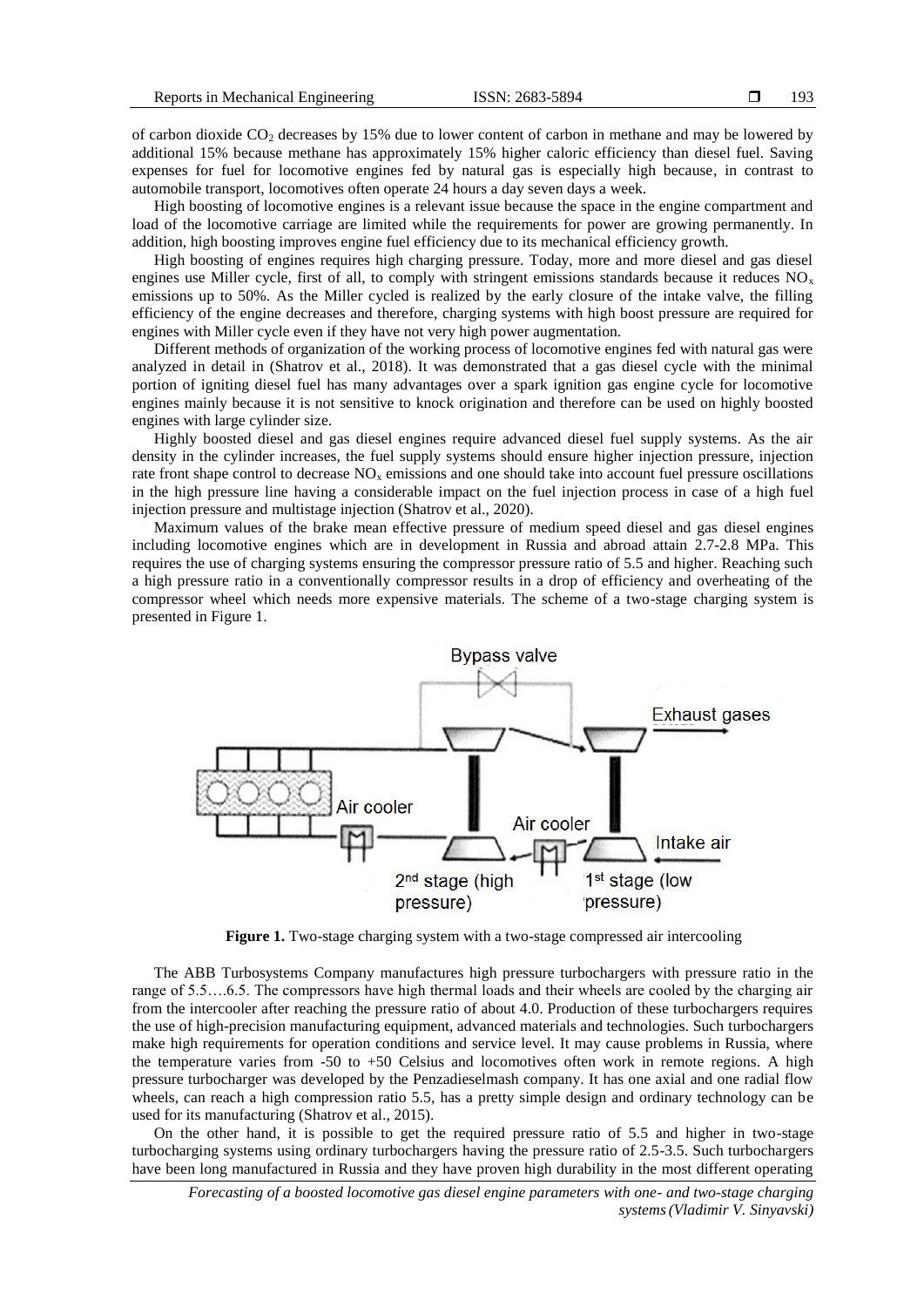conditions. According to Trapp et al. (2011), Grigorov (2016) and Behr et al., (2013), one- and two-stage charging systems have close equivalent efficiency at compressor pressure ratio up to 4.0-5.0. At higher pressure ratio, the two-stage system is more efficient. The equivalent efficiency of two-stage charging systems is few percent higher compared with one-stage systems because the air is cooled twice after each compressor (see Figure 1). A lower boost air temperature results in a better filling efficiency, lower thermal loads of the engine parts and lower  $NO<sub>x</sub>$  emission. The disadvantages are larger weight and dimensions and longer "turbo-lag" due to a higher inertia of two rotors.

# **2. Problem Statement**

General compressor maps of the  $1<sup>st</sup>$  and  $2<sup>nd</sup>$  stages of a two-stage charging system are presented in Figure 2. It is clearly seen that the compressor map for the 2nd stage looks in a quite ordinary way while the compressor map of the  $1<sup>st</sup>$  stage is tilted to the right side to work efficiently in the area of higher air flows. This is explained by formulas used for calculation of the reduced values of the compressor air flow *G*a.red and turbocharger rotor speed  $n_{r.read}$ .

Reduced rotor speed

$$
n_{\rm r, red} = n_{\rm r} \times \sqrt{\frac{T_0^*}{T_1^*}}.\tag{1}
$$

Reduced compressor air flow

$$
G_{\text{a.red}} = G_{\text{a}} \times \sqrt{\frac{\Gamma_0^*}{\Gamma_1^*}} \times \frac{p_0^*}{p_1^*}.
$$
 (2)

Here:  $n_r$  – rotor speed (rpm);  $G_a$  – compressor air flow (K);  $T^*_{0}=288$  – compressor map reduction temperature (K);  $p^*_{0}=0.1$  – compressor map reduction pressure (MPa);  $T^*_{1}$  – temperature at compressor inlet  $(K); p^*$ <sup>1</sup> – pressure at compressor inlet (MPa).

As seen from equation (1), the reduced rotor speeds of the 1<sup>st</sup> and 2<sup>nd</sup> stages do not differ much from the real values because the temperatures  $T^*$ <sup>0</sup> and  $T^*$ <sup>1</sup> are very close for the 1<sup>st</sup> stage compressor and do not differ much for the 2<sup>nd</sup> stage compressor due to the presence of an efficient intercooler between the compressors. Additionally, the temperature ratio is under the square root.

For the reduced air flow, the influence of the temperature ratio is the same, but the influence of the pressure is quite different.

In case of the two-stage turbocharging, the air flow *G*<sup>a</sup> passing through each compressor which is in the numerator of equation (2) grows 2-3 times compared with the air flow passing through the compressor when it is used in a one-stage charging system.

 $\bullet$  2<sup>nd</sup> stage compressor. The pressure  $p^*$  at the compressor inlet which is in the denominator grows 2-3 times approximately proportionally to the airflow increase. Therefore, the reduced airflow of the 2nd stage compressor remains close to the airflow of the compressor used for one-stage turbocharging and compressor has a conventional map as shown in Figure 2,b.

• 1<sup>st</sup> stage compressor. The pressure at the compressor inlet  $p^*$ <sub>1</sub> is close to the reduction pressure  $p^*$ <sub>0</sub> while the airflow grows 2-3 times as for the 2<sup>nd</sup> stage. Therefore, the reduced air flow also grows 2-3 times. If we use an ordinary compressor designed for one-stage turbocharging, the working point will move to the the right, to the area of very low compressor efficiency. Therefore, using a special compressor having its map tilted to the right as shown in Figure 2,a will be the best solution.

If one does not have a possibility to manufacture such a compressor, it is possible to take just a larger size turbocharger which has a high efficiency at larger air flows. In this case, the turbocharger will be oversized which is not beneficial in terms of its weight, size and price.

On the bases of the analysis performed, the following goals of the paper may be indicated:

- Analysis of the features of one- and two-stage high-boost charging systems
- Selection of turbochargers for a two-stage charging system of the D200 gas diesel engine

• Calculation of parameters of the D200 gas diesel engine boosted to the brake mean effective pressure  $p_e$ =2.7 MPa, with one- and two-stage charging systems

• Prediction of the maximal possible brake mean effective pressure and performance parameters of the D200 gas diesel engine with the two-stage charging system selected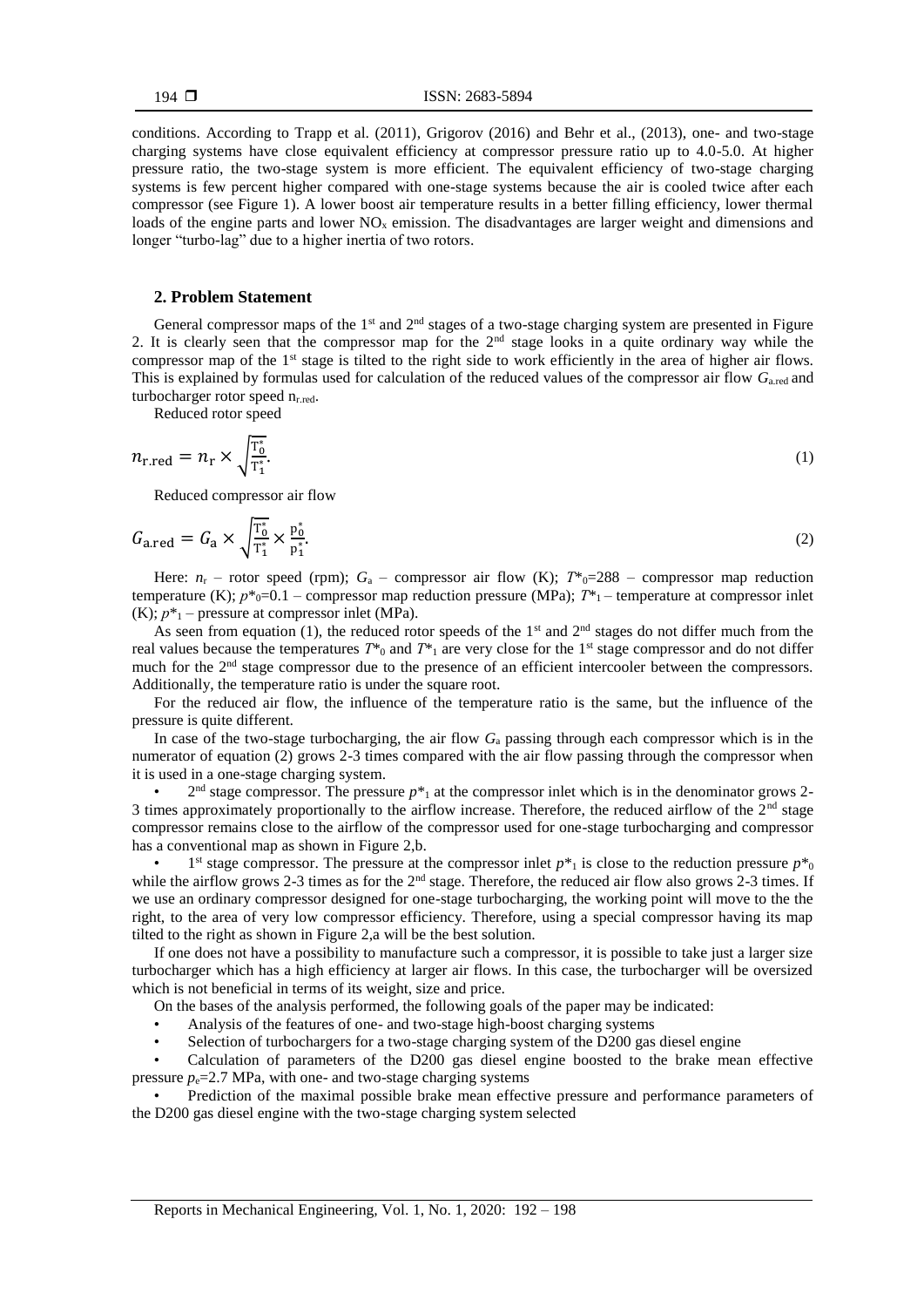

**Figure 2.** Compressor maps of the  $1<sup>st</sup>$  (a) and  $2<sup>nd</sup>$  (b) stage turbochargers

# **3. Simulation Model**

Parameters of joint operation of a gas diesel engine with one-stage and two-stage turbocharging systems were calculated by a model of diesel/gas diesel/gas engine developed in MADI (Khatchiyan et al., 2015). The one-zone model is based on the first law of thermodynamics. Well known empirical formulas of I. Vibe and G. Woschni are used for calculation of heat release and heat losses into the cylinder walls. The temperatures of the cylinder surfaces (fixed cylinder head and piston crown areas and variable cylinder liner area) and mechanical losses are also calculated by empirical formulas. Variations of pressure and temperature in the intake and exhaust manifolds are calculated on the base of the "filling-emptying" method. Filling efficiency decrease due to the replacement of a portion of intake air by gaseous fuel is calculated by a method offered by Matyukhin et al. (2020). Parameters of joint operation of engines with one-stage and two-stage turbocharging systems are calculated using iteration method. Initially, approximate values of turbocharger rotor speed  $n_r$ , air excess coefficient α, charging pressure  $p_c$ , exhaust gases back pressure at the turbine inlet  $p_t$  and some other input parameters are entered and then redefined using iterations. Iterations are stopped when the difference between the compressor and turbine power is less than the predetermined value (2%).

The research object was a D200 gas diesel engine, which has 6 in-line cylinders with cylinder bore 200 mm and stroke 280 mm, compression ratio 14.0:1, rated speed 1000 rpm and rated brake mean effective pressure  $p_e$ =2.7 MPa. The ignition diesel fuel portion is 5%. Limitations were used: air excess coefficient α>2.0, peak combustion pressure *p*z<22 MPa, exhaust gases temperature *T*t< 873 K, turbocharger rotor reduced speed  $n_{\text{r,red}}$  lower than the maximal speed shown on the compressor map, the surge margin  $>10\%$ . For every calculation point, the optimal in terms of fuel consumption fuel injection advance angle was found. If the peak combustion pressure  $p<sub>z</sub>$  was higher than the maximal admitted value for this engine (22 MPa), the fuel injection advance angle was retarded.

For one-stage charging system, compressor and turbine maps of the high pressure TK-2202 turbocharger manufactured by the Penzadieselmash company were used. For the two-stage charging system, standard maps of turbochargers for the medium speed engines of the Russian manufacturers were used (Turbochargers TK23-TK40, 2020). A TK30H-17 turbocharger was selected for the 1<sup>st</sup> stage and TK23C-011 – for the  $2<sup>nd</sup>$ stage (Figure 3).

## **4. Results and analysis**

For the gas diesel engine boosted to the brake mean effective pressure  $p_e=2.7$  MPa, position of the working point on compressor map for the one-stage charging system is presented in Figure 3 and for the twostage charging system – in Figure 4. In all three compressor maps, the working point is located in the area of high compressor efficiency and far from the surge line. As seen from Figure 3, there are no reserves for further engine power augmentation because the reduced rotor speed *n*r.red is close to maximum. With the twostage charging system, there are reserves for increasing the rotor speed (Figure 4). Therefore the gas diesel engine operation with higher power augmentation corresponding to  $p_e=3.2$  MPa was calculated.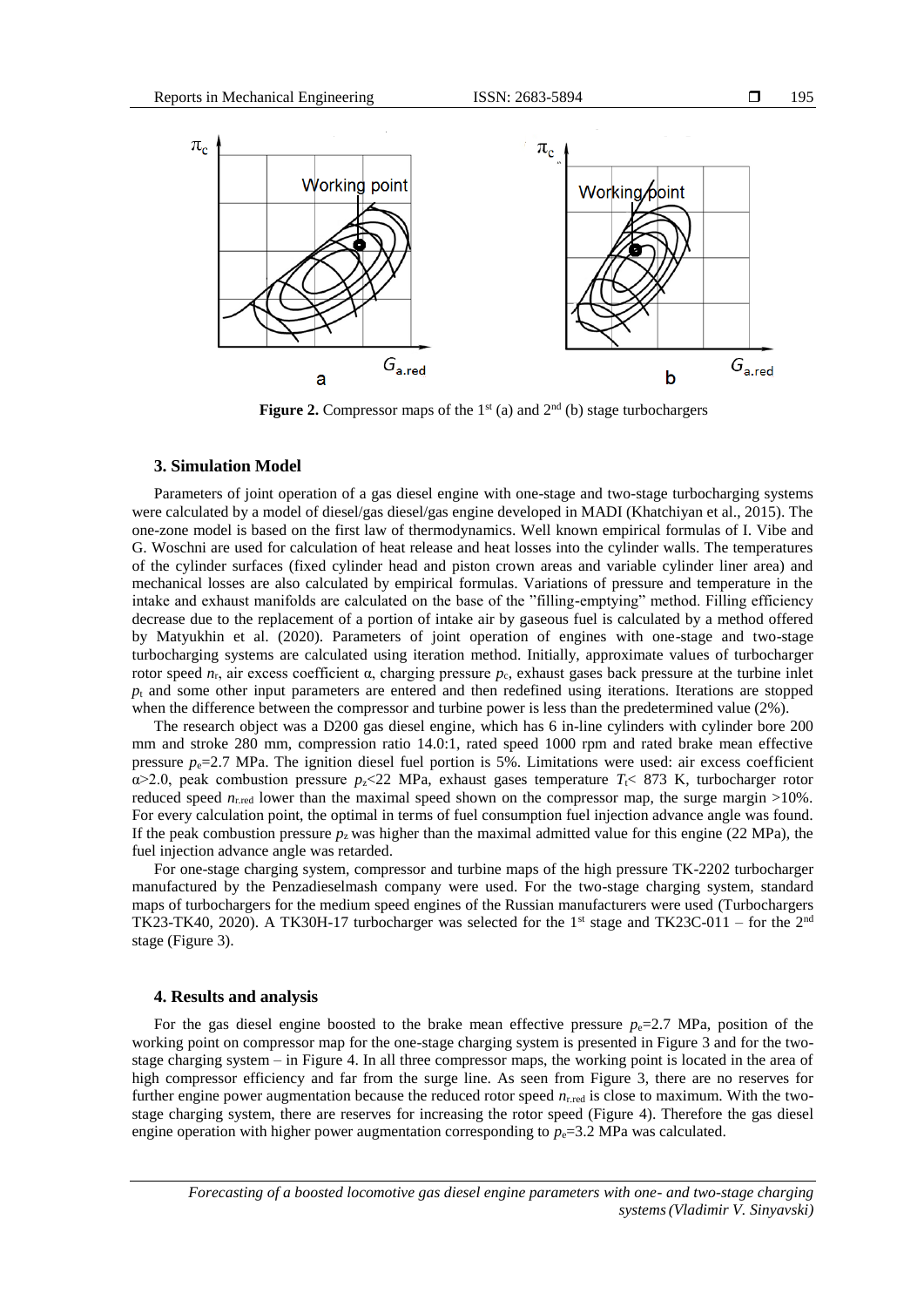

Figure 3. Compressor map of the TK2202 turbocharger



Figure 4. Compressor map of the 1<sup>st</sup> stage turbocharger TK30-H17 (a) and 2<sup>nd</sup> stage turbocharger TK23-C011 (b)

The peak cylinder pressure  $p<sub>z</sub>$  exceeded the critical value of 22 MPa, and to correct the situation, a fuel injection start angle retarded by 8 crank angle degrees was used. This resulted in a small drop of fuel efficiency - 1.5%.

Tables 1 and 2 show the parameters of the D200 gas diesel engine and its turbochargers with one- and two-stage charging systems boosted to  $p_e=2.7$  MPa, as well as for the engine with the two-stage charging system boosted to  $p_e$ =3.2 MPa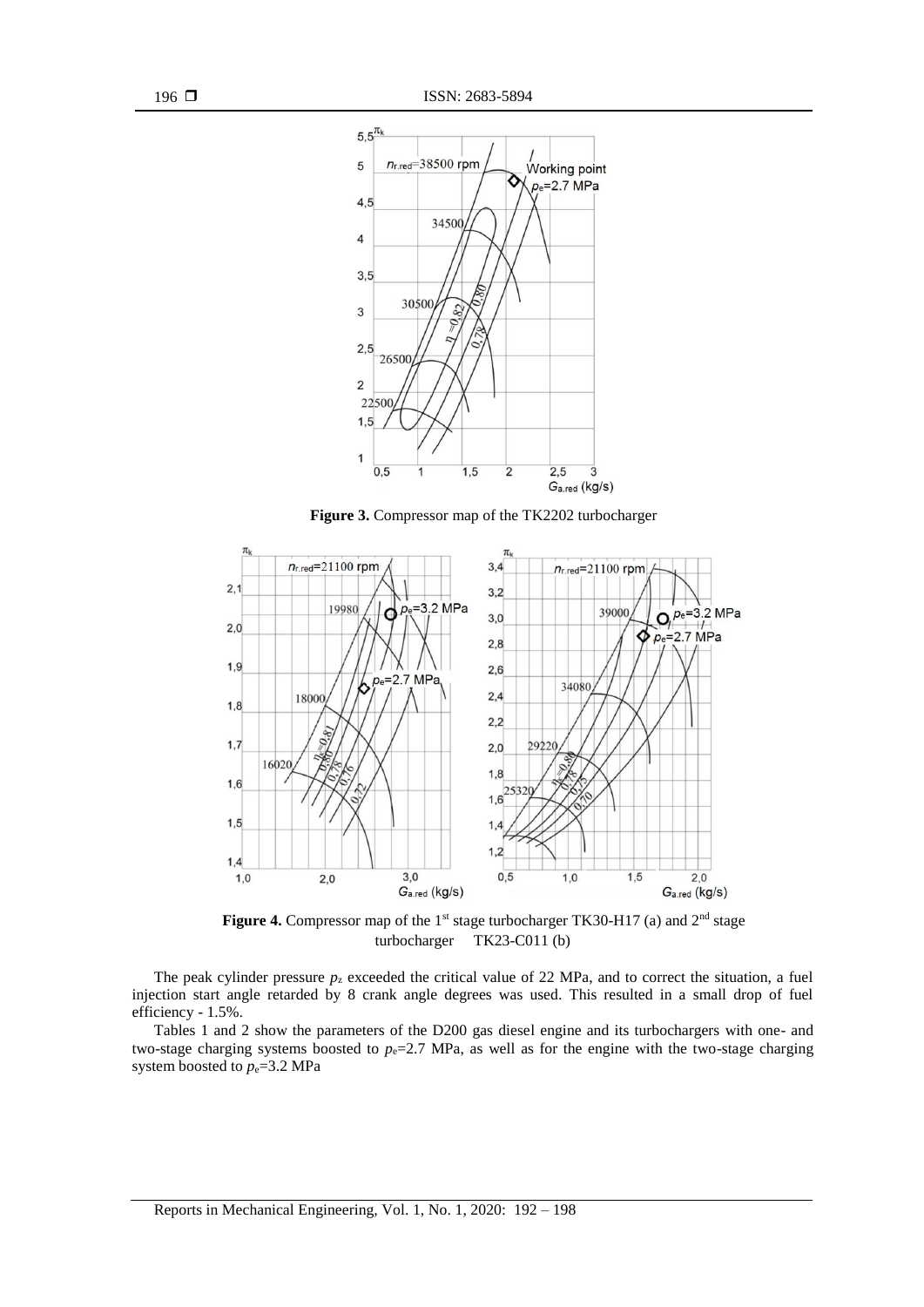| v |
|---|
|---|

| Charging system and        | $p_c$ |       | ηi    | α    | $v_{\rm z}$ | ge      |     |     |
|----------------------------|-------|-------|-------|------|-------------|---------|-----|-----|
| engine boosting            | MPa)  | MPa)  |       |      | (MPa)       | (g/kWh) | ίK  | Ƙ   |
| One-stage, $p_e=2.7$ MPa   | 0.468 | 0.431 | 0.493 | 2.49 | 21.9        | 183     | 350 | 784 |
| Two-stage, $p_e=2.7$ MPa   | 0.495 | 0.405 | 0.494 | 2.53 | 21.8        | 184.5   | 328 | 800 |
| Two-stage, $p_e = 3.2$ MPa | 0.572 | 0.432 | 0.484 | 2.10 | 22.0*       | 187.6   | 330 | 953 |

Table 1. Parameters of the gas diesel engine D200

 $*$  To reduce  $p_z$ , the fuel injection advance angle was retarded

#### **Table 2.** Parameters of the turbochargers

| Charging system and        |                       | $\pi_{\rm c}$ | $\pi_{\rm t}$ | $n_{r,red}$ | $G_{\rm a,red}$ | $\eta_c$ |
|----------------------------|-----------------------|---------------|---------------|-------------|-----------------|----------|
| engine boosting            |                       |               |               |             |                 |          |
| One stage, $p_e=2.7$ MPa   |                       | 4.92          | 4.10          | 38060       | 2.05            | 0.81     |
| Two stage, $p_e=2.7$ MPa   | $1st$ stage           | 1.85          | 1.58          | 19080       | 2.44            | 0.794    |
|                            | 2 <sup>nd</sup> stage | 2.90          | 2.49          | 38280       | 1.57            | 0.786    |
| Two-stage, $p_e = 3.2$ MPa | 1 <sup>st</sup> stage | 2.05          | 1.72          | 20990       | 2.76            | 0.780    |
|                            | 2 <sup>nd</sup> stage | 3.01          | 2.43          | 41240       | 1.72            | 0.756    |

As seen from Tables 1 and 2, performance parameters of the gas diesel engine with o charging systems at  $p_e$ =2.7 MPa are close. Accordingly, we got a low brake specific effective fuel consumption ( $g_e$ =183 and 184.5 g/kWh), high boost pressure ( $p_c$ =0.468 and 0.495 MPa), indicated efficiency ( $n_i$ =0.493 and 0.494) and excess air ratio ( $\alpha$ =2.49 and 2.53), though the values of  $p_c$  and  $\alpha$  for the two-stage system are higher. It should be noted that the charge air temperature is lower in the case of a two-stage charging system  $(T_c = 328$ K compared with 350 K) due to double air cooling. Compressor pressure ratio was quite lower for the twostage system turbochargers ( $\pi_c$ =1.85 and 2.90) compared with the one-stage system ( $\pi_c$ =4.92). The ratio of compressor pressure ratio to the degree of the turbine pressure reduction  $\pi_t$  was higher for the one-stage turbocharging than for the two-stage  $(\pi_c/\pi_t=1,207)$  compared with 1.17 and 1.16) due to a higher  $\pi_c$  value and turbocharger efficiency of the one-stage system. The higher is the  $\pi_c/\pi_t$  ratio and correspondingly the ratio of the boost pressure  $p_c$  to the turbine inlet pressure  $p_t$ , the lower is gas-exchange work which improves engine power and efficiency. The values of the peak combustion pressure  $p<sub>z</sub>$  and gas temperature at the turbine inlet  $T<sub>T</sub>$  are safe for the durability of the engine and turbocharger. Also safe reduced rotor speed  $n<sub>r,red</sub>$  and surging margin are obtained, as can be seen from Fig. 4, 5, where the points of joint operation with the engine are plotted on the compressor maps.

For compressors of a two-stage supercharging system, lower values of the compressor adiabatic efficiency ( $\eta_c = 0.794$  and 0.786) were obtained compared with the one-stage system compressor ( $\eta_c = 0.81$ ). This is due to the fact that a modern TK2202 turbocharger designed for the base diesel engine D200 was used for the one-stage charging system. The turbochargers for the two-stage system were developed long ago. If turbochargers of the same level were used for all three charging systems, performance of the gas-diesel engine with the two-stage turbocharging would be better.

In case of the gas diesel engine boosted to  $p_e$ =3.2 MPa with the 2-stage charging system, initially,  $p_z$  was 27 MPa (this calculation is not presented in the tables), and to reduce it to 22 MPa, the fuel injection advance angle was retarded by 8°, which increased  $g_e$  by 4 g/kWh. Therefore we got  $g_e$ =187.6 g/kWh compared with 184.5 g/kWh (by 1.5% higher) for the engine boosted to  $p_e=2.7$  MPa. All charging system parameters increased, but no limitation parameters (air excess coefficient  $α$ , turbine inlet temperature  $T<sub>t</sub>$ , maximum rotor speed  $n_{r.\text{red}}$ , surge margin) were exceeded.

Any further boosting of the engine with these turbochargers seems unreasonable because the rotor speeds of both the turbochargers are close to maximum and any further increase of the peak cylinder pressure would require the retard of the fuel injection advance angle which would result in degradation of fuel efficiency.

### **5. Conclusions**

1. Compared with one-stage turbocharging, two-stage turbocharging provides a higher boost pressure, lower boost air temperature and higher charging system efficiency. To obtain the best parameters of the twostage charging system, a special first-stage compressor with a characteristic tilted to the right is required to ensure a high compressor efficiency in the area of high air flow.